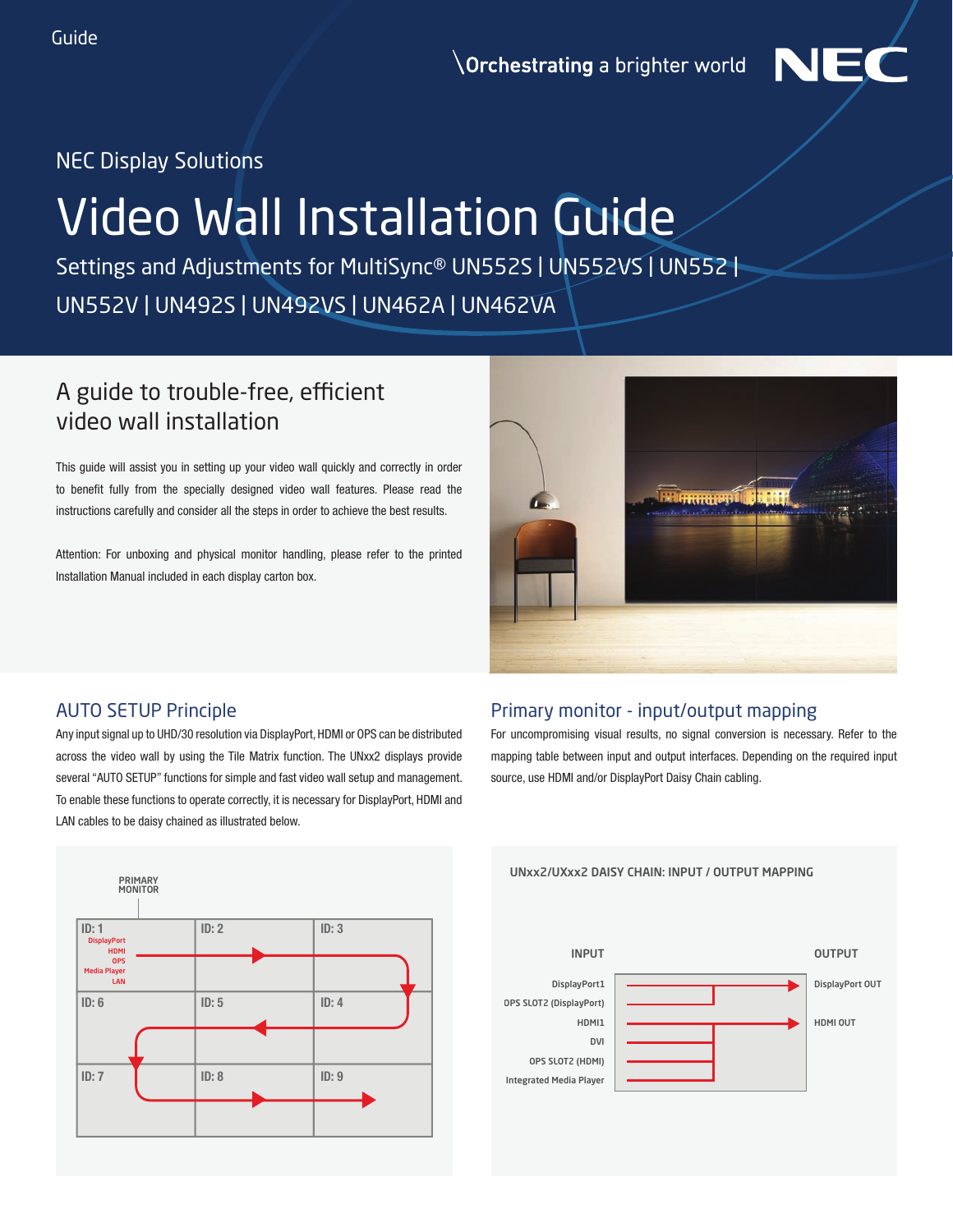## 1. LAN cable Daisy Chain

Used for controlling monitors via network management system (e.g. NEC NaViSet Administrator 2), external remote kit KT-RC3 and for display calibration.

Note: LAN1: input, LAN 2: output. Alternatively, RS232 input can be used for the first monitor.



#### 3. DisplayPort Daisy Chain

Used for forwarding video signals from the following sources: DisplayPort and OPS Slot-in PC when set to 'DisplayPort' in OPTION - SLOT2 CH SELECT - DisplayPort. Note that not all OPS devices support this internal connection.



#### 5. How to program the correct ID on the Remote Control

The Remote Control can be configured to manage a dedicated monitor or all monitors in parallel.

- All displays in parallel: Hold REMOTE ID SET (bottom left key), press the "0" button, then release REMOTE ID SET
- Dedicated display (e.g. Display 1): Hold REMOTE ID SET (bottom left key), press the "1" button, then release REMOTE ID SET



2. Connect remote IR sensor (KT-RC3)

Connect the sensor to the first screen in the LAN daisy chain using the supplied 3.5mm jack cable. (connect to interface "REMOTE" on the first screen)

Note: The sensor allows you to benefit from the ambient light sensor and the human sensor, it also serves as a conventional IR receiver enabling you to control the wall via the remote control. The KT-RC3 sensor kit, including remote control is sold separately.



## 4. HDMI Daisy Chain

Used for forwarding video signals from the following sources: HDMI1, DVI, internal Media Player and OPS Slot-in PC when set to 'DisplayPort' in OPTION - SLOT2 CH SELECT - TMDS. Note that not all OPS devices support this internal connection.



## 6. Connect a source to the primary monitor

Connect your external PC to the DisplayPort1, HDMI1 or DVI interface on the first monitor. Alternatively, utilize an OPS Slot-in PC or the integrated Media Player embedded into the first monitor for a neat and seamless solution.

If using an OPS Slot-in PC, you may have to adjust the SLOT 2CH SETTING and the SLOT 2CH SELECT options located in the OPTION menu of the OSD.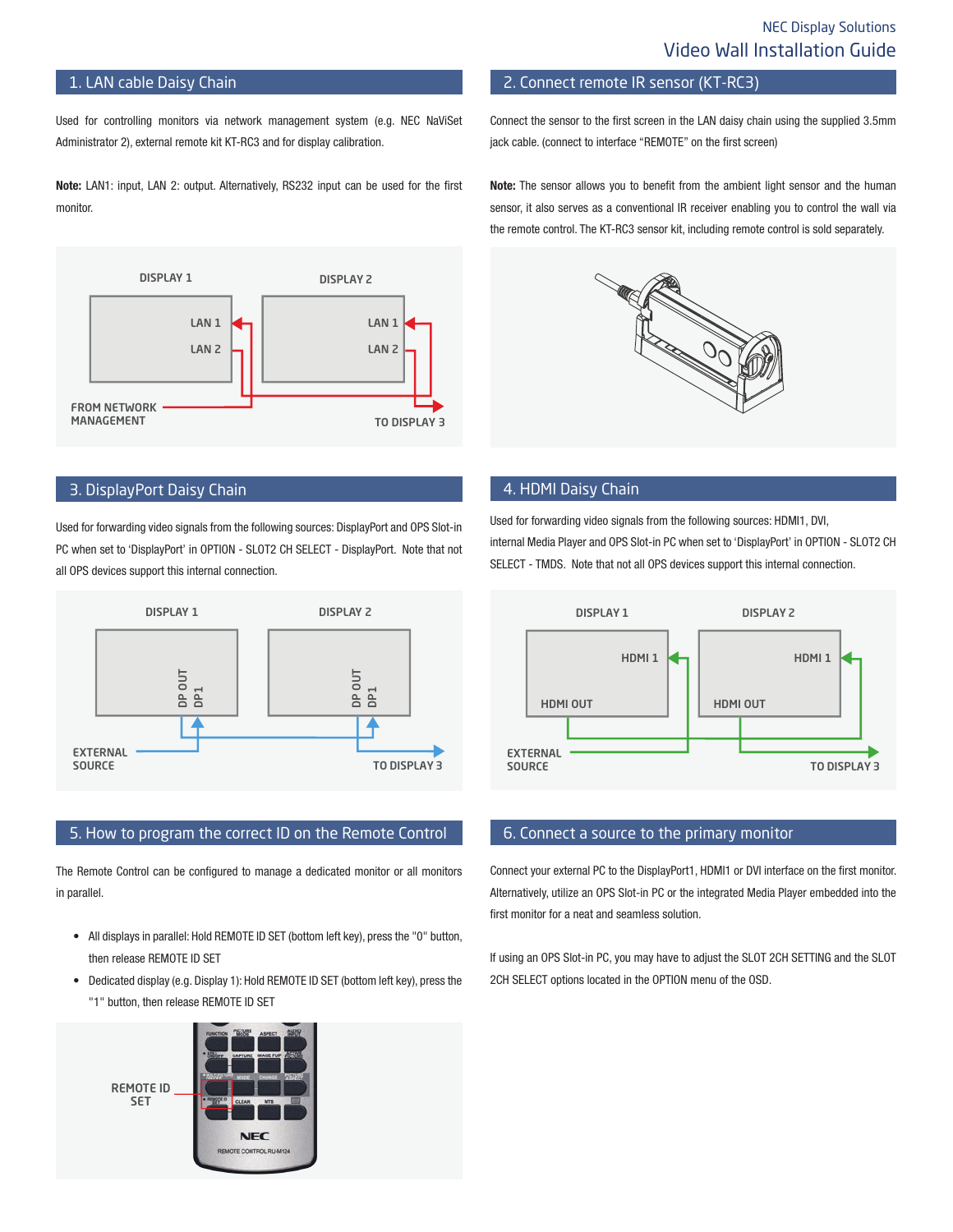## 7. IP Address assignment

There are two options, "Auto" or "Manual" for IP address assignment. For a fast initial video wall setup, it is recommended to use the AUTO-IP functionality that will assign IP Addresses based on user input and will follow the sequential connection chain of LAN Daisy Chain (See below).

## 8. Auto ID / IP RESET

Monitor ID / IP address reset should be performed on the first monitor.

Menu: MULTI-DSP > ID CONTROL > AUTO ID/IP RESET > SET

Note: Auto ID Reset must be performed on the first monitor in the LAN daisy chain when configuration, cabling or monitors are changed or swapped.

## 10. Choose input source for all displays

To distribute the video signal from primary monitor across all monitors, each successive monitor must have DisplayPort1 or HDMI1 as input.

Configure the remote control as ID "0" to manage all screens in parallel (refer to section 5)

POWER ON the entire video wall (some of the displays may be in auto standby during configuration).

Choose the preferred INPUT source (DisplayPort1 or HDMI1) for all displays via the input buttons on the remote control.

Note: In the case of an OPS Slot-in PC or Media Player input, the first monitor must be switched to Option or Media Player. In this case, all other monitors in the Daisy Chain remain DisplayPort1 or HDMI1. For a detailed Daisy Chain cable mapping table, refer to the chapter "Primary monitor input/output mapping" at the beginning of this guide.



#### 13. Copy Settings (Picture settings)

To align all monitors within the video wall with the same application Preset of the first screen, copy the chosen settings to all monitors.

Menu: MULTI-DSP > SETTING COPY Select "PICTURE" > SET COPY START > YES

## 9. Auto ID / IP SETTING

Setting the monitor ID / IP address for all monitors must be performed on the primary monitor.

Menu: MULTI-DSP > ID CONTROL > AUTO ID/IP SETTING > START > SET Confirm number of detected monitors with "CONTINUE"

If all displays are not detected, try confirming the number of detected displays again through the menu. If there is still a discrepancy between detected monitors and number of total monitors, you may have to check your LAN1 (In) and LAN2 (Out) connections.

Note: The monitors' ID and IP addresses are provided sequentially and automatically to each connected display.

| ID: 1 | 192.168.10.1 | ID: 2 | 192.168.10.2 | ID: 3 | 192.168.10.3 |
|-------|--------------|-------|--------------|-------|--------------|
| ID: 6 | 192.168.10.6 | ID: 5 | 192.168.10.5 | ID: 4 | 192.168.10.4 |
| ID: 7 | 192.168.10.7 | ID: 8 | 192.168.10.8 | ID: 9 | 192.168.10.9 |

## 11. Auto TileMatrix Setup

Auto-configuration to distribute the input signal to the entire video wall.

Menu: MULTI-DSP > AUTO TILE MATRIX SETUP > set number of H MONITORS & V MONITORS > ACTIVATE > SET

Note: Requires cabling setup as described in section 1.

## 12. Choose visual application Preset

For a perfect visual result, the monitors feature a factory calibrated application Pre Set. Choose your preferred picture mode preset on the first screen.

Menu: PICTURE > PICTURE MODE > PRESET

Note: The SpectraView engine in each display guarantees that all displays pick up the same factory calibrated parameters, according to the chosen preset but all presets can be altered via the SpectraView Engine menu if necessary.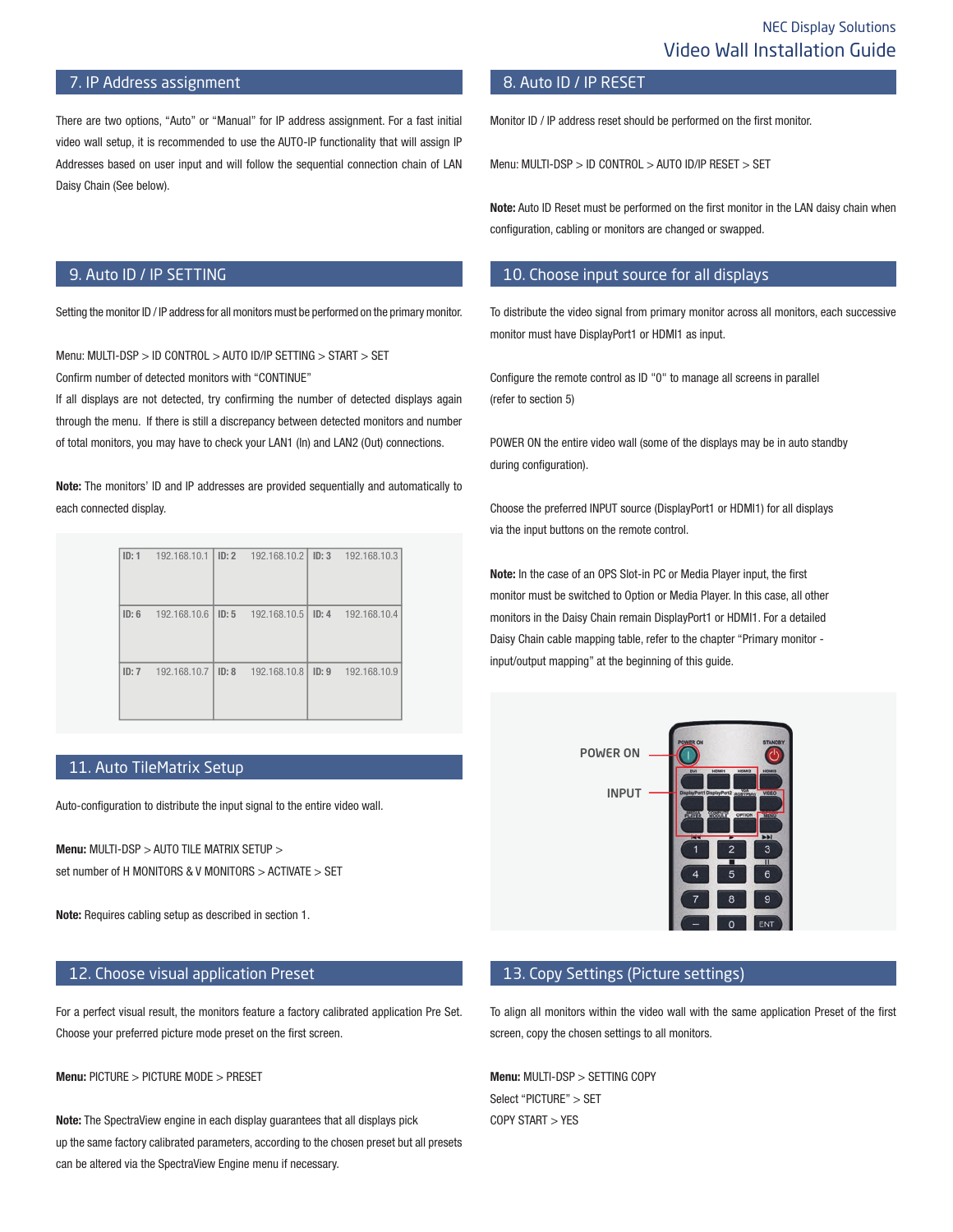# Additional PC-less advanced calibration capabilities

## Out of the Box Calibration

All displays are rigorously calibrated at a factory level for gamma, RGB, intensity, white point and uniformity to their native settings. Calibration should not be needed out of the box if these are the settings that are needed for this particular installation.

# PC-less display Self-Calibration

Through self-calibration, each monitor adjusts its settings according to the factory calibrated LUT, managed by the onboard SpectraView engine. PC-less calibration uses an MDSVSENSOR3 (located in the KT-LFD-CC2 Color Calibration Kit) directly connected to the dedicated monitor's USB interface.

Connect the MDSVSENSOR3 to the display monitor's USB1 (SENSOR) interface.

Menu: PICTURE > SPECTRAVIEW ENGINE > CALIBRATION > SET STAND-ALONE CALIBRATION > SELF CALIBRATION > SET

Note: For proper handling, this feature is recommended for video walls of up to 3x3 displays, depending on accessibility. For most efficient and better overall calibration, larger video walls should be calibrated via the PC-based Display Wall Calibrator application.



# PC-less White Copy function

Using the self-calibration feature, settings from a reference display are copied to each dedicated display in the video wall. Connect a MDSVSENSOR3 to the USB interface of the display to be adjusted. Using the sensor, measure a white test pattern on the reference display to readjust the display calibration.

Connect the MDSVSENSOR3 into the USB1 (SENSOR) interface of the display to be adjusted.

Place the sensor on the reference monitor showing a seeing a generated white test pattern. Note that an external source is necessary for this.

Menu: PICTURE > SPECTRAVIEW ENGINE > CALIBRATION > SET STAND-ALONE CALIBRATION > WHITE COPY > SET

Note: To perform White Copy, self-calibration must be completed beforehand. For proper handling, this feature is recommended for video walls of up to 3x3 displays, depending on accessibility. For most efficient and better overall calibration, larger video walls should be calibrated via the PC-based Display Wall Calibrator application.

# Display Wall Calibrator application high-end adjustment capabilities

In addition to the extensive calibration capabilities, two new high-end adjustment features lift the video wall calibration result to a new outstandingly high level. For further details please refer to the Display Wall Calibrator application users manual.

# Corner Uniformity Correction

To perform the corner color matching on a single monitor.



# Uniformity Correction

To perform internal screen uniformity on a display, up to 10x10 measurement points can be defined within one monitor.